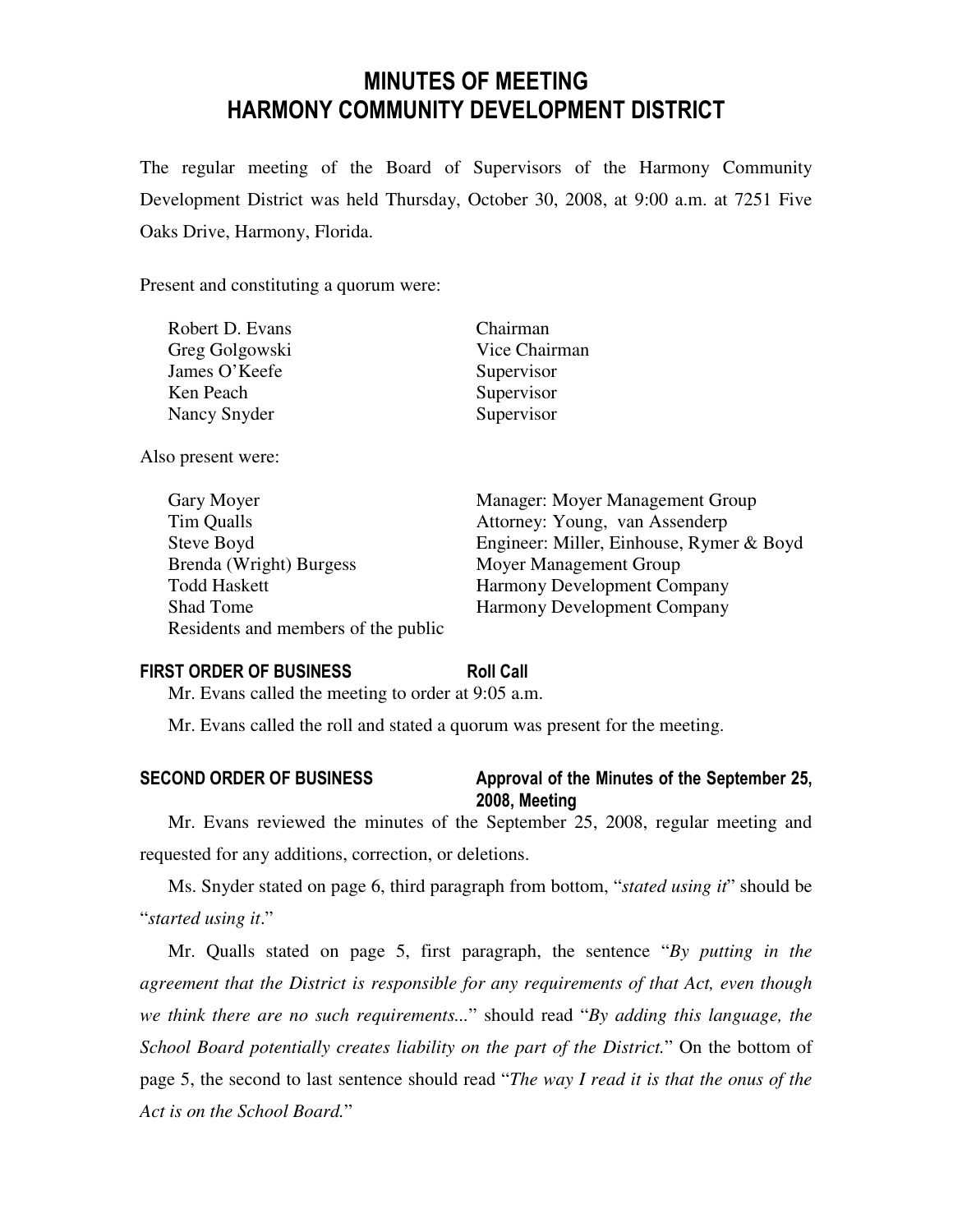Mr. Evans stated on page 9 second full paragraph, the third sentence should read "*I do not think that is the right location.*" In the fifth sentence, the word "hard" should be "*heard."* On page 12, the third paragraph from bottom should read "*We can convey to the HOA at a cost.*"

> On MOTION by Mr. O'Keefe, seconded by Ms. Snyder, with all in favor, approval was given to the minutes of the September 25, 2008 meeting, as amended

# THIRD ORDER OF BUSINESS District Manager's Report **A. Financial Statements**

Mr. Moyer reviewed the financial statements, included in the agenda packet and available for public review in the District Office during normal business hours.

Mr. Moyer stated the District's financial statements for the fiscal year ended September 30, represent the activities of the District for the fiscal year. We budgeted \$1.488 million and collected \$1.5 million in revenues, which is about \$15,000 over what we anticipated. The majority of that was interest earnings on our accounts. Although it was not very significant, it still resulted in collecting more monies than were budgeted. On the administrative side, we budgeted \$211,000 in expenses and spent \$182,000, so we were under budget in this category by \$28,000. On landscaping, we were under budget by \$32,000. Utilities were under budget by \$13,000. For operation and maintenance, we were under budget by \$6,400. All this means is we have excess revenues of \$117,000, which when added to the prior years' fund balance of \$221,000; we ended the year with a \$338,000 fund balance. When the auditors perform the audit, there will be some adjustments to these for accruals and payables, but this is a good indication of where we are at the end of the fiscal year. As a Board you are to be complimented for running this District and bringing these expenditures in under budget and yet undertaking a few programs during the year that were not budgeted for that we were able to fund.

Mr. Evans stated there may be other invoices outstanding that are anticipated to be received for services performed during September but have not been paid yet. Those invoices will be charged against the fund balance, so it will be another month before we know what that amount really is.

Mr. Moyer stated that is correct, but I do not expect them to be significant.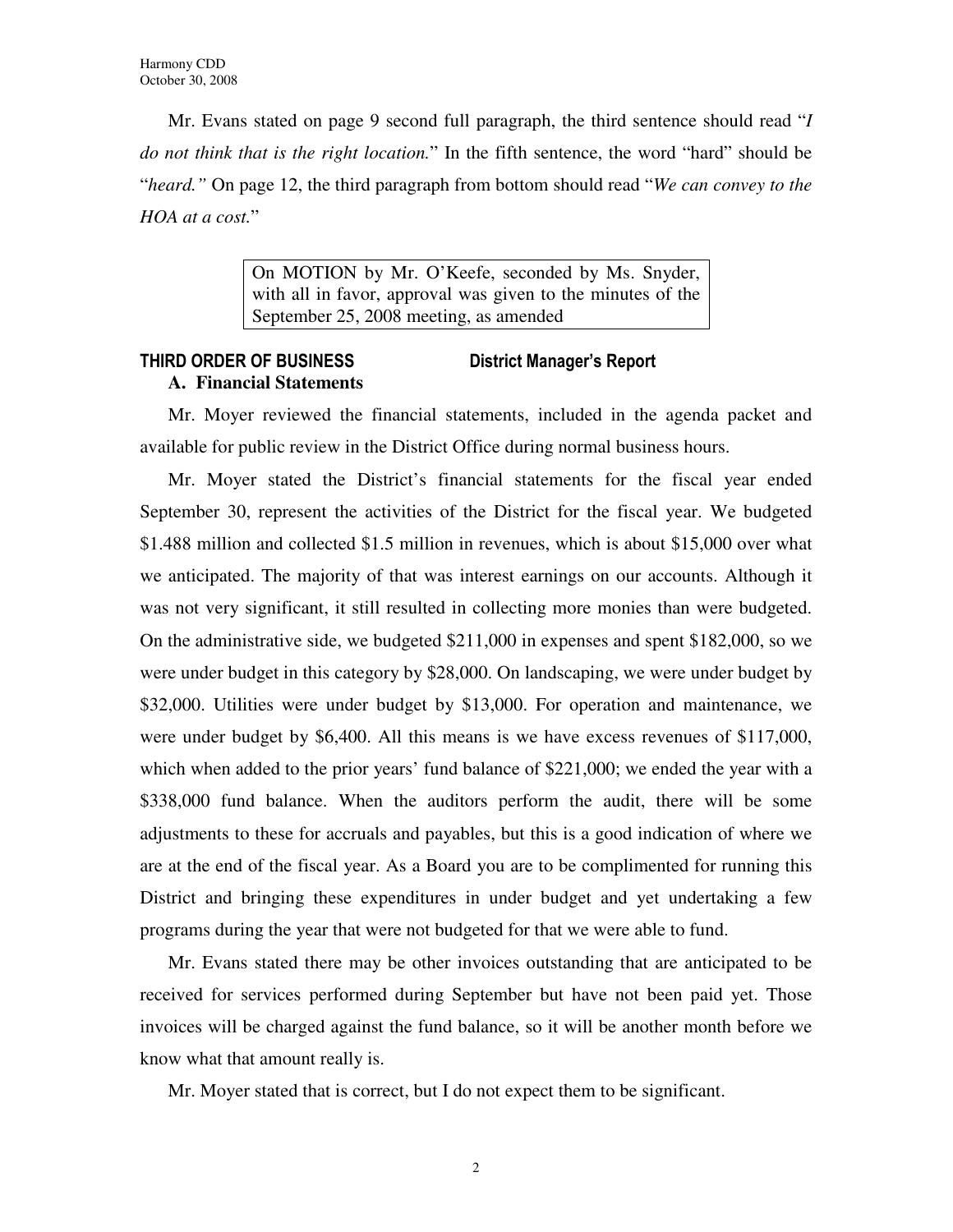Mr. Evans stated we do not budget for carry-forward surplus because we do not know. Next month we will know if we have about a cumulative total of \$330,000 that can be applied to operations and maintenance and not debt service.

Mr. Moyer stated that is correct. Debt service has its own budget and I was referring strictly to the general fund for operation and maintenance.

Mr. Evans stated in the past we used these similar funds to establish an operating account that we used for an emergency fund, such as a hurricane or other special needs the District has that were unforeseeable. It was more of a catastrophic type fund.

Mr. Moyer stated we do not encumber as we do not receive tax revenues until December, so about \$175,000 of the fund balance is carried forward from year to year to cover the first-quarter operating expenses. The true excess is the difference between \$330,000 and \$175,000.

Mr. Evans stated as I recall, we established a first-quarter operating account so we had some funds there.

Mr. Moyer stated that is correct.

Mr. Evans stated as our budget grows, to be able to cover the expenses for the first quarter, that amount will also increase in order to pay these bills during those first few months of the fiscal year. For the first quarter operating expenses, we budgeted \$175,000 and the overall budget for the year is \$1.5 million. We will need almost \$400,000 from a timing standpoint. The additional revenue we may have when you add those to the existing fund balance, should be enough to carry forward. It is not disposable income.

Mr. Moyer stated that is correct.

### **B. Invoice Approval #102 and Check Run Summary**

Mr. Moyer reviewed the invoices and check summary and requested approval.

Mr. Peach stated there is invoice from Waste Management with a past due balance from REW for a dumpster pull. They are indicating in our check run to pay the current amount rather than the past due amount. That does not reflect on us since it is not our invoice, but I want everyone to be aware that for whatever reason, they are not paying the past due amount. It is being billed to REW so it is not our responsibility, but we may want to monitor this.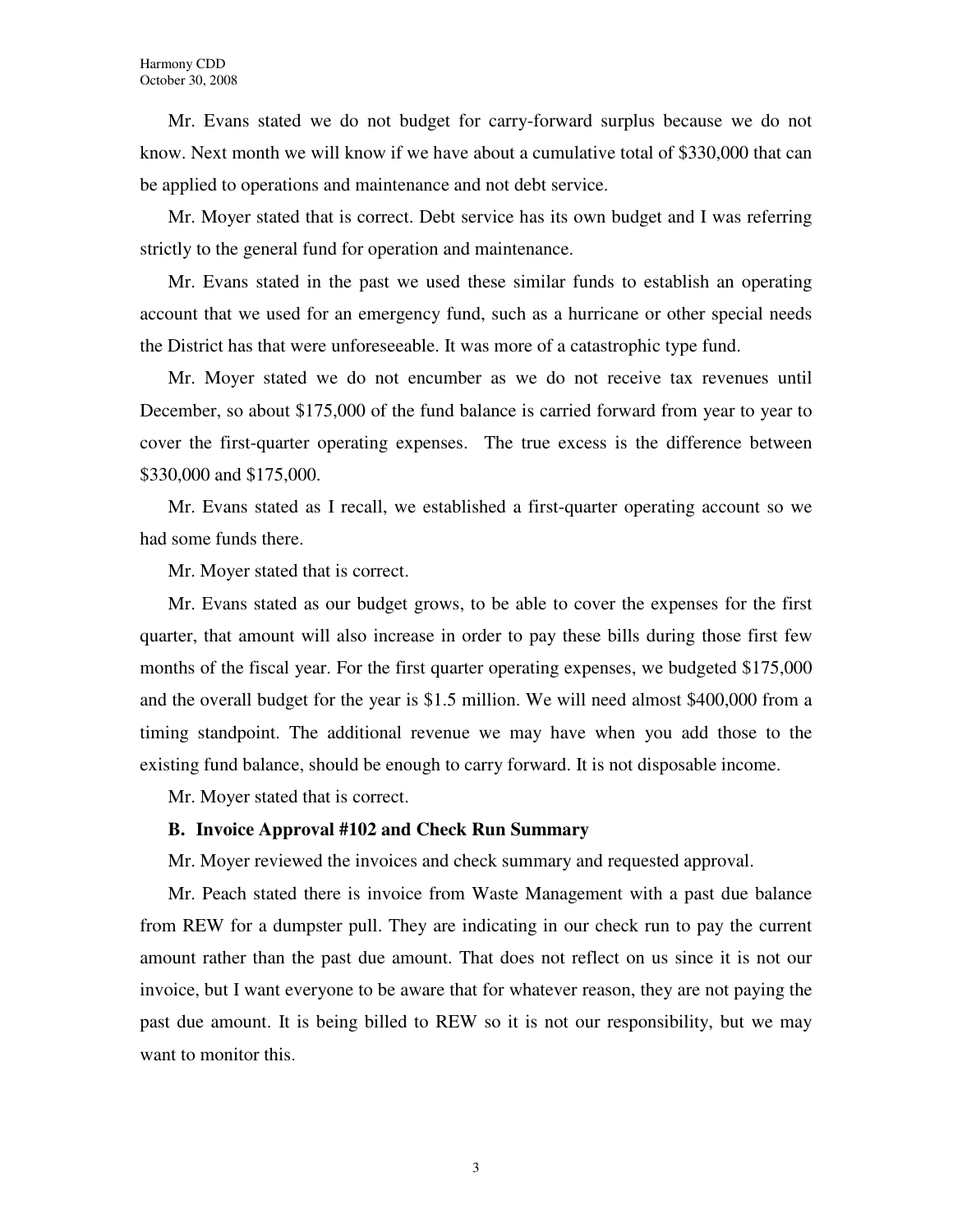On MOTION by Mr. Peach, seconded by Mr. O'Keefe, with all in favor, approval was given to the invoices as presented.

FOURTH ORDER OF BUSINESS **Attorney's** Report – Update on contract negotiations for school use of the Swim Club facilities

Mr. Qualls stated pursuant to the Board's direction, I met with Sam Henderson who is the Contract Administrator for the School Board. We had a good discussion, and the District and the School Board came to terms on the liability issue. There was language dealing with the Jessica Lunsford Act, which could have raised some potential liability on the District, however we did not find any such language within the Act, so this language was removed. The School Board approved the contract and it has been executed. This completes the project.

Mr. Qualls stated I was asked by the Board to look into the lighting requirements for the swimming pool. I distributed a memorandum to the Board. Rule 68E-99.008(8) of the Florida Administrative Code says there can be no swimming at night unless there are three foot candles of light, there is no glare, and someone swimming can see all parts of the pool without any glare. If all of those requirements are not met, there can be no swimming at night.

Mr. Qualls stated regarding the draft donation policy, we took Mr. Golgowski's draft and studied other donation policies, such as universities and other entities who have developed policies for this. We will discuss this policy in more detail at the workshop after this meeting.

Mr. Evans asked can the pools be lit appropriately and still satisfy the dark sky compliance requirements?

Mr. Haskett responded I did some research and I do not know what the lumens or wattage would be, but there are dark sky compliant lights that will light the pool area. However, I do not know the number of lights it will take as they have to be four feet from the pool edge. There are some LED options and solar-powered lights.

Mr. Evans stated it says the bottom has to be lighted.

Mr. Haskett stated it is currently lit with in-water lighting.

Mr. Evans stated we understand what the legal requirements are, and we need to see if we can adapt it to the dark sky requirements. I would like for you to evaluate this further. Then we can make a determination on whether or not to move forward.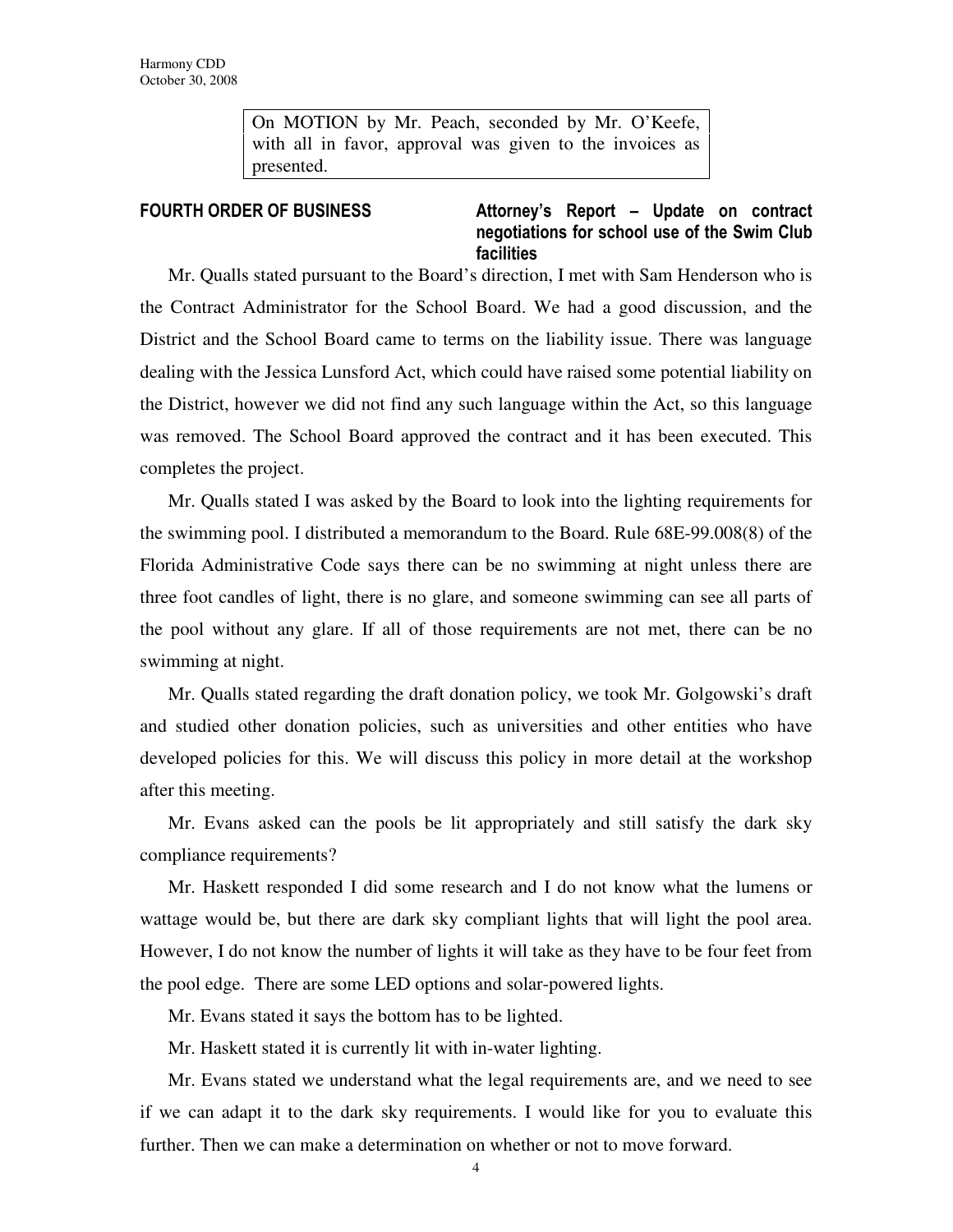Mr. Haskett stated we will provide a proposal for the next meeting.

Mr. Peach stated on the last page regarding the required posting of rules and regulations, I imagine most of those are already posted in the signage that is out there.

Mr. Haskett stated yes, it is more in depth than what is required.

### FIFTH ORDER OF BUSINESS Engineer's Report

Mr. Boyd stated I will get with Mr. Haskett on the lighting requirements. We will monitor the light levels when the pool light is turned on because this will reduce the need for additional lighting.

Mr. Boyd stated as we are entering the dry season, as part of our ongoing duties, we will look at the control structures of all the ponds as the water levels come down to make sure they are clear and operating properly. If we discover anything, we will report that to you.

### SIXTH ORDER OF BUSINESS Developer's Report

Mr. Haskett stated last month I presented a proposal from A Cut Above tree service for tree pruning and I invited Mr. Hank Stansell to speak to the Board and answer any questions you may have.

Mr. Stansell stated I have some materials about my company that I will distribute to you. We had the opportunity to work out here when Harmony was being developed. It is an honor to be associated with this community because it is a beautiful property. We worked on the lake and many of the street trees already. You had a lot of trees installed and many of them still have the bracing on them. What I think you are looking for are some Arborists to come in, look at the problems and address them right away. There are lights being blocked and some sidewalk issues. If you have proper care, you will protect your investment and will see a greater return on your investment. We want to protect these trees. A tree is planted in front of every house and that is not a natural way for trees to grow. We can deal with this, but it will require some extra care. When the sunlight hits these trees from all sides, they tend to get wider than taller. We practice some of the latest technology in trimming these trees. We work very closely with Dr. Ed Gilman from the University of Florida, who he wrote the book on trimming. Much of this is fairly new, which is why continuing education is important. All of my crew members participate in continuing education and I encourage it. I concentrate on property management and deal with HOAs, shopping centers, new construction, and tree protection. We have been in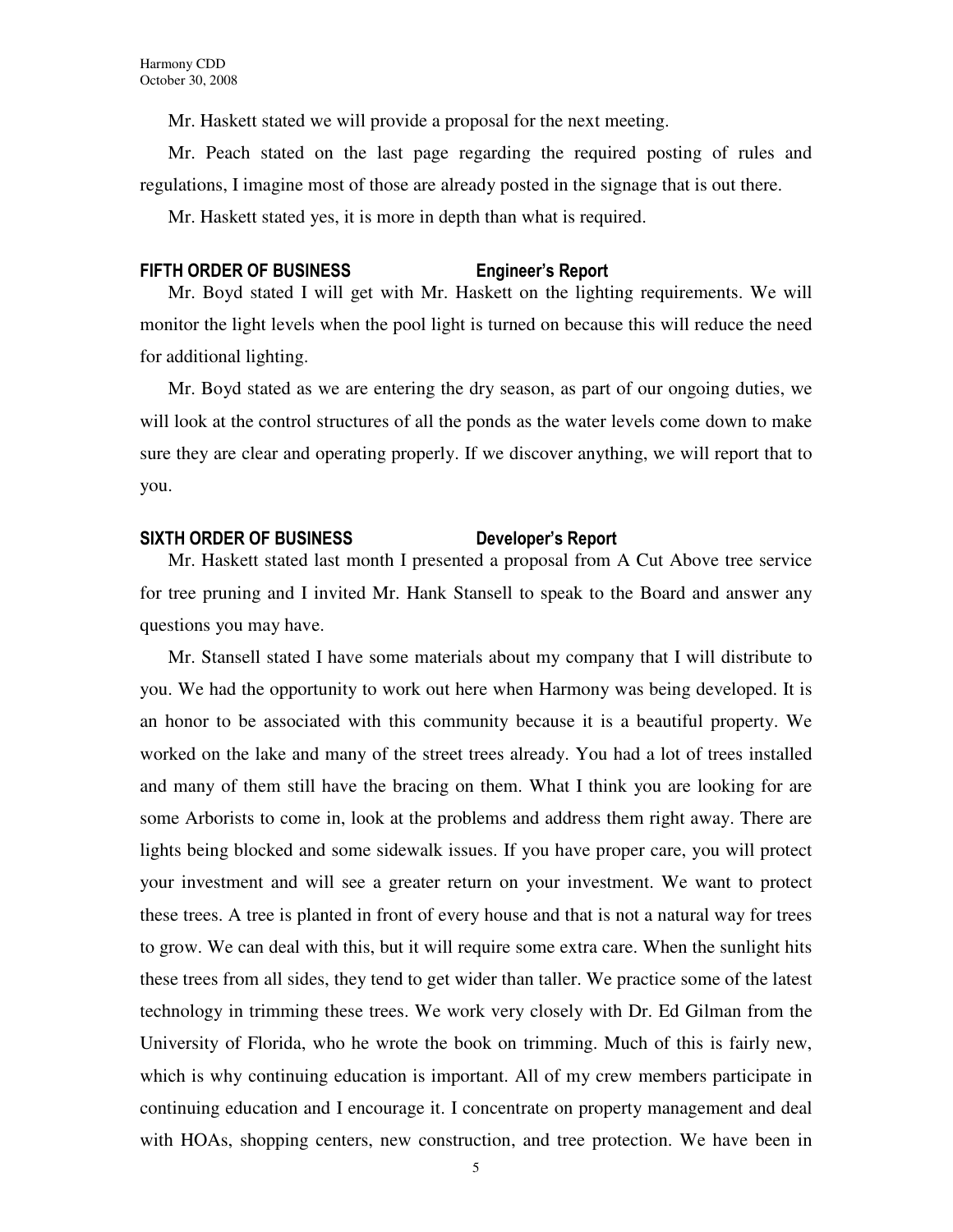business for 22 years and think we can help your community. I structure my prices on an hourly rate since most of my clients operate on a budget. We structure our pruning schedules as the budget permits, and then it is up to us to prioritize what needs to be done. The biggest concern in a community like this is liability. We want to keep the community safe and this is always our number-one priority. If there is a stump in a playground, that is a liability issue. If roadway signs are blocked, that is a liability issue. If roadway lighting or parking lot lighting is blocked, that is a liability issue. Maintenance is very important. I recommend you have an Arborist come in once or twice a year, but you want to be consistent in having an Arborist come in with a tree crew to perform some tree work.

Mr. Evans stated I am not enthusiastic about an hourly contract on any scope. We know how many trees we have. This is your field of expertise. You can look at the trees, identify the number of trees, the size of the trees and the scope of work that needs to be done and you can quote a proposal based on this scope. Then we can decide if we want to phase it, when we want to do it, how much time it is going to take, whether it will include disposal of all tree trimmings and what you are recommending as far as type. We originally were looking to maintain the asset in the event of a hurricane. Many of these trees have never been pruned or thinned. We want to look at it from a number of the aspects that you have already mentioned. I think for us to really understand the magnitude and whether we can afford it or we do it in phases, we need to prioritize and look at the time of year this needs to be done; no matter if it is a December element or a May element or a combination.

Mr. Stansell stated cleanup is always included and we are very thorough about that. We keep things cleaned up and do not leave things overnight. In Florida, we can trim anytime but the trees are approaching a dormant stage now, so this is an excellent time to trim them. You will get more for you money by trimming in the winter months because leaves are down and you can see what you are pruning. We want to encourage upward growth and every tree is different. I will spend 10 minutes on one tree whereas another one will take an hour. That is why I try to stay with hourly rates. You do not know me or my company, and you may worry you will not get a full hour's worth of work. This is why I included references, and I have worked with some of my references for 20 years. Sentry Management is one of our biggest accounts and they are the largest property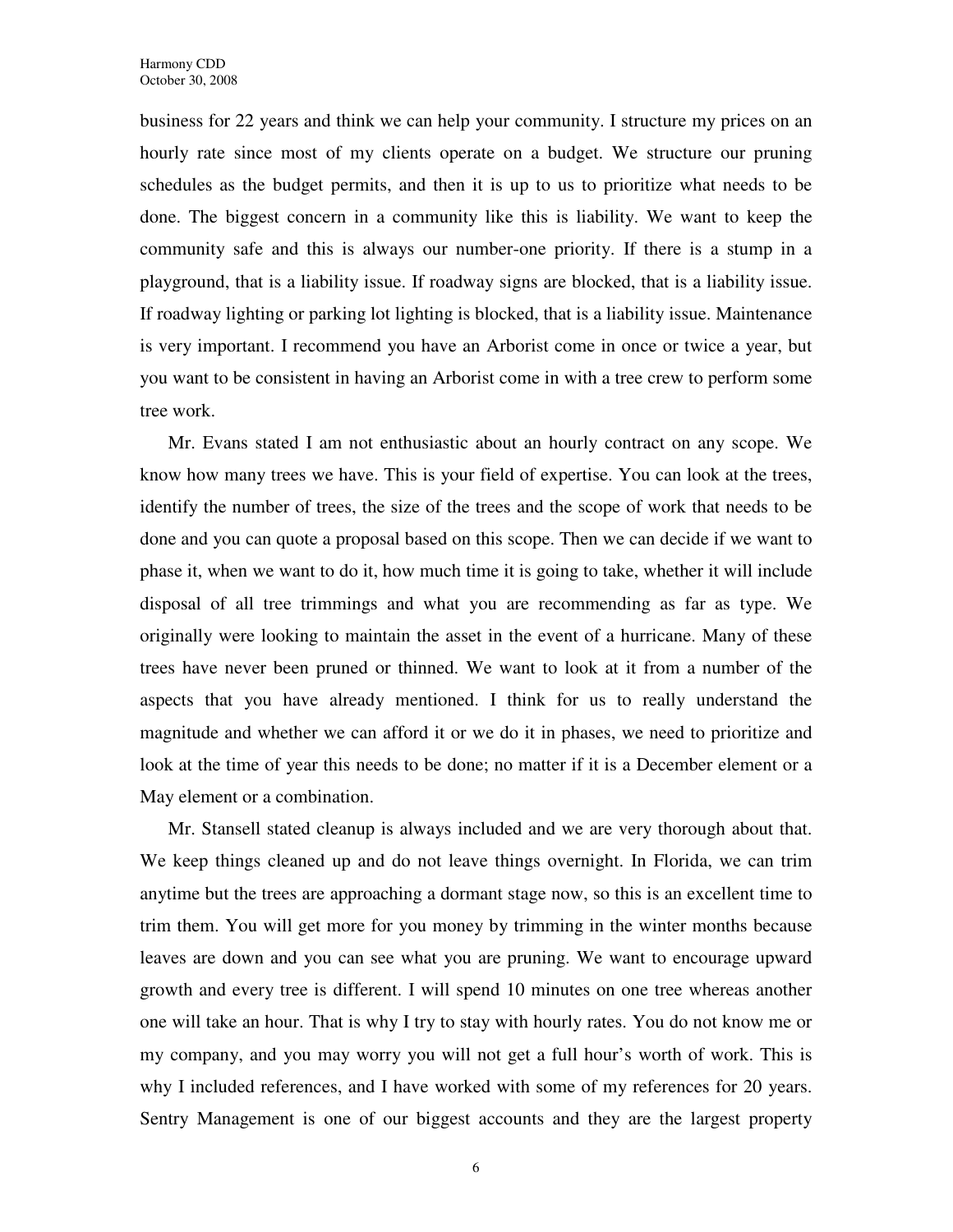management company in the southeast area. I do not have customers; I have a clientele base. I work with the same people year after year and I am anxious to work in this community.

Mr. Evans stated this proposal is for 10 days at a flat amount but it does not identify what you are going to accomplish. It does not identify "x" number of trees or what roadways you are going to prune. I want a more detailed scope, with the number of trees you will prune and everything you feel you can accomplish within this timeframe. It needs to be more fully defined.

Mr. Stansell stated in two weeks we can accomplish everything. We will trim every tree in Harmony. We will also take care of the park areas as well as all of the common areas.

Mr. Evans stated I need to have that identified in the proposal.

Mr. Stansell stated I can re-word the proposal to indicate it will include every street tree in Harmony.

Mr. Evans stated we need to tighten up the scope so we understand what we are getting and what the timing is.

Mr. Stansell stated it does not have to be done in the winter but it is the opportune time.

Mr. Evans stated we recognize that we need to take some action to preserve the assets we have. I think you should get with Mr. Tome, Mr. Haskett or Mr. Golgowski to expand the scope, identify the trees, the timing, and detail the scope of what needs to be done. Some trees may need more attention than others. I want to know more than you will be out here trimming trees for ten days. It is a matter of detailing the proposal so we know what we are looking at. Then when we have to do this in a year, we will have a better understanding of what needs to be done.

Mr. Stansell stated we want to make an impression at the entrance and make sure it is looking great as people drive in. If there are any dead trees, they need to be removed.

Mr. Evans stated we also have a Landscape Agreement with REW to perform a certain scope related to the trees and a certain level of trimming, so we need to make sure there is no duplication of service. One can pick up where the other one leaves off.

Mr. Stansell stated we were out here several months ago and we saw uprooted trees and some that need to be replanted. Some trees were purchased that are not the best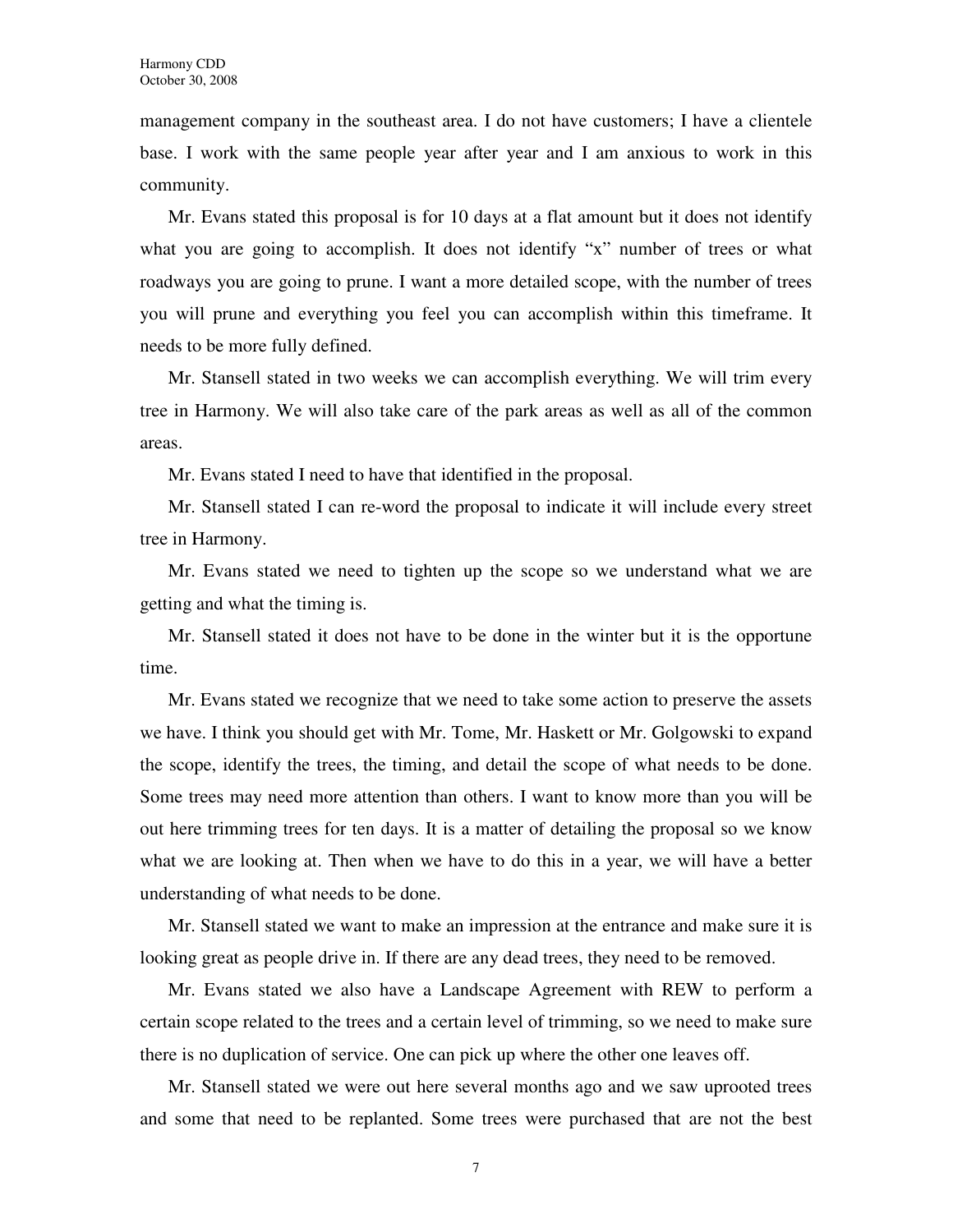specimens. We want to help you with all aspects. We know you are working with a landscaper. I do not know if they have a certified Arborist on their staff, but it is a good idea to get an Arborist involved in what is going on. Some of the investments you have already made have been diminished because of the lack of tree care. We want to alleviate this problem.

Mr. Peach stated we trim the trees once a year in my neighborhood at the request of the School Board because when the school buses come through with low trees, it causes a problem for the buses. In the process we have had better success in terms of storm damage because trimming them has helped. I think we need to do it from that standpoint. I had the same comment as Mr. Evans regarding the relationship with REW, to make sure we do not pay for things twice or do not do something we should not be doing.

Mr. Stansell stated most landscapers trim the tree to a certain height from the ground because they cannot get up on a ladder. That takes care of the lower branches hanging over the sidewalk, but you want to look at the entire tree. Some simple things that can be done to make sure the tree will last its lifespan. Many trees such as Live Oaks, can live 300 years, but when they are planted in areas that do not get the proper care, they live half that time. Other specimens, such as Laurel Oaks, live 35 to 50 years. You are making an investment in a tree that will last only 20 years and we want to keep this from happening. We want them to live a long, full life.

Mr. Evans stated I will ask for you to define your scope a little better.

Mr. Stansell stated I will make arrangements to get with Mr. Haskett and we will get a better definition for you.

Mr. Evans stated we are looking for you to define the scope and match the price in your proposal.

Mr. Stansell stated we will work with you. I would love to work in this community. It is a great community and I encourage you to contact our references.

Mr. Haskett stated at the last meeting, I was asked to get a quote for shade structures for the Swim Club. Shade Systems quoted a price of \$5,487. I indicated at the last meeting there would be a price range of \$4,800 each for two structures. We were able to reduce the cost since this is a 10 x 30 structure, cantilever type that will not disrupt the pavers on the deck but will go along the edge. The color will be hunter green with white supporting posts. It will cost an additional \$1,200 for permitting, inspections, footers and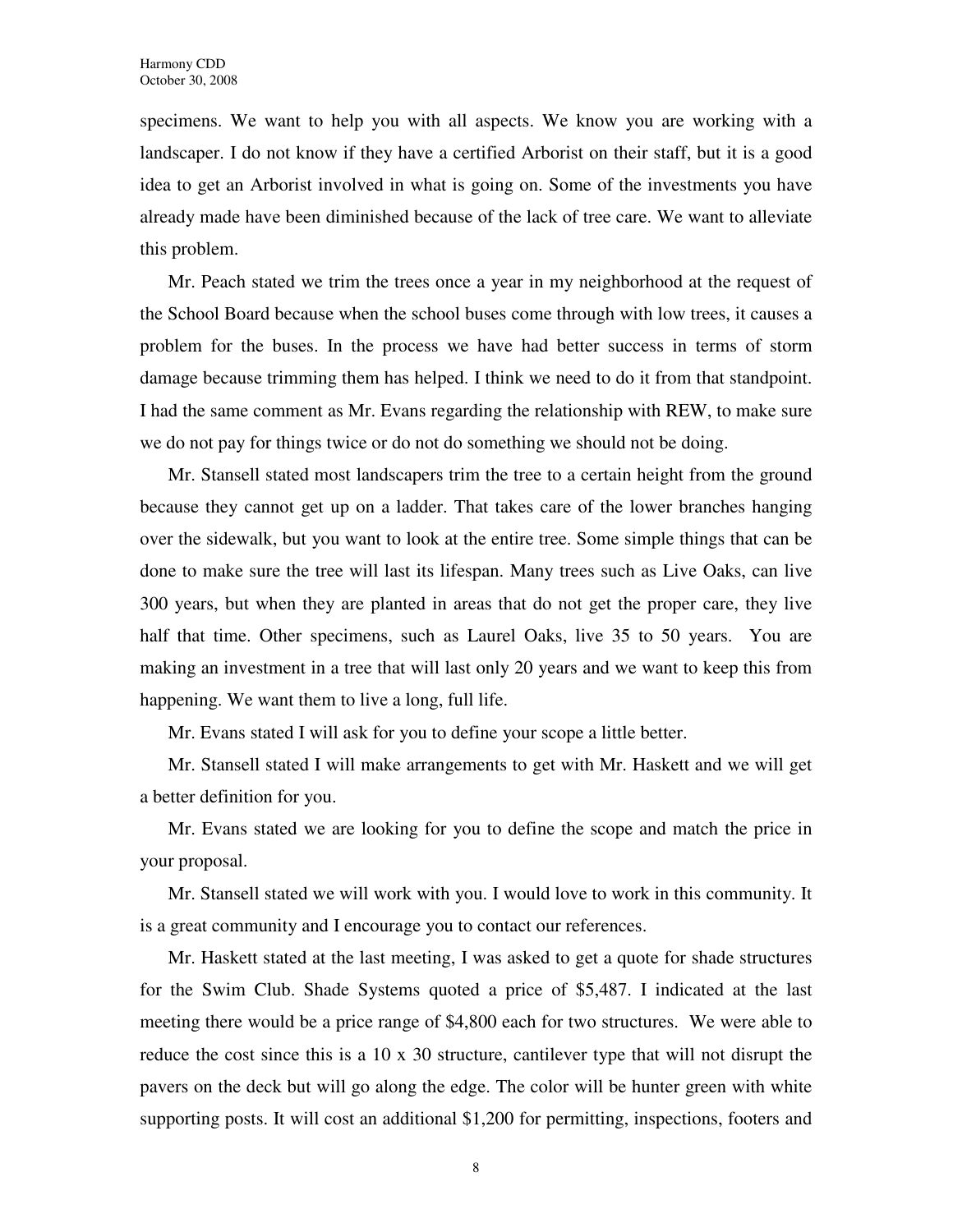assembly, based on past products we have used in Harmony. There is a delivery time of four to six weeks. I originally considered two 12-foot or 15-foot structures, which were \$4,800 each, but this is a larger structure at a lower cost. It will be placed on the other side of the fence outside this room, running north and south on the west side of the pool deck. That is where the majority of people try to catch some shade and it is away from the pool edge.

Mr. Peach asked how long is the warranty?

Mr. Haskett responded 10 years on the fabric and 20 years on the framework.

Mr. Golgowski asked are there other white structures? Will this match? I am thinking about cleaning.

Mr. Haskett responded there are other options for colors, but the trellis out there is white and I tried to mimic that color.

Ms. Snyder asked what is the material?

Mr. Haskett responded it is a fabric called Cool Net.

On MOTION by Mr. Peach, seconded by Mr. Golgowski, with all in favor, approval was given to purchase the shade structure in the amount of \$,5487, as described.

Ms. Snyder stated I noticed the security cameras were up.

Mr. Haskett stated they have been installed and are operating well. There have been no issues so far. There is a broad range of the parking area and the building itself that are covered.

#### SEVENTH ORDER OF BUSINESS Monthly Boat Report

Mr. Golgowski reviewed the monthly boat report as contained in the agenda package and is available for public review in the District Office during normal business hours.

Mr. Golgowski stated we budgeted this year to have the dockmaster on a full-time basis so we can provide service more regularly in the area. I think it is time to do this. There are various options for doing this.

Mr. Moyer stated there are two viable options. One is if the District hires the employee and then goes through the process of being responsible for this employee. The other option is for Severn Trent to provide for this under their management contract. I spoke with staff at Severn Trent and they are willing to do this. The employee would be subject to all of the ethics requirements Severn Trent has, which we would expect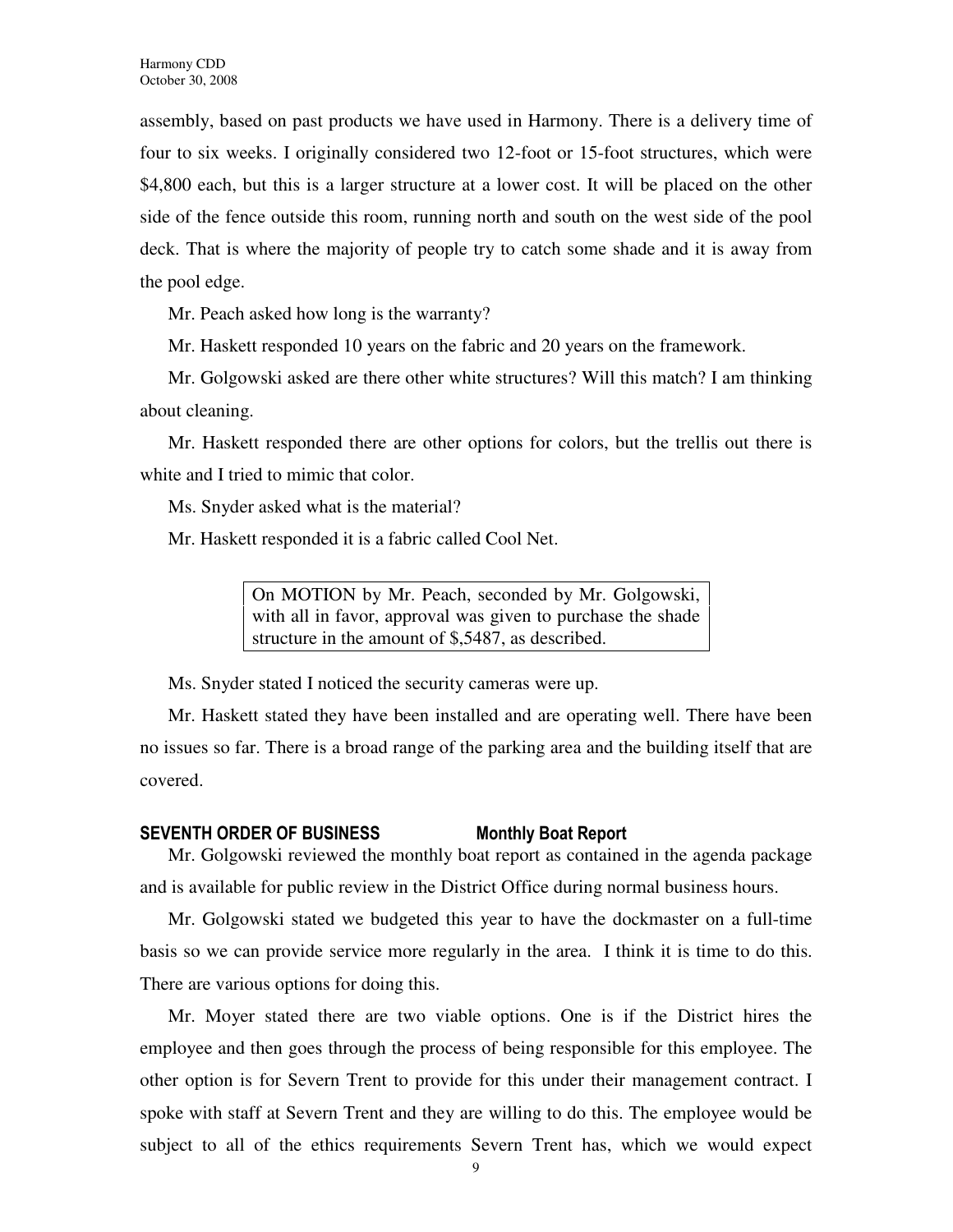anyway and we would have similar requirements, such as drug testing and everything they do for new hires. If the Board is comfortable with this, Severn Trent is amenable to bringing him on board. All we require from the Board is authorization to do this and amend the management contact to cover the costs.

Mr. Golgowski asked you would you be able to offer health insurance and other benefits?

Mr. Moyer responded yes, they have very good health insurance.

Mr. Evans asked are all the boats operational?

Mr. Golgowski responded we been having some control problems with the pontoon boats in particular. We have one emergency boat with a green gas-powered engine that has some issues right now and I am not sure if it is still under warranty. Mr. Belieff thinks it is 60 days out of warranty. They attributed the problem to being stored out in the elements which is hard on the components. I do not know if we can modify the canoe racks to get that boat under cover, but it might be something to look into. All the equipment sits out in the weather.

Ms. Snyder stated it seems like there are two to four times the number of people on Friday, Saturday and Sunday. Would the employee be required to work those days and part-time the other days?

Mr. Golgowski responded I would think so. He would be responsive to the demand. I think we want to set a schedule for him that we are comfortable with.

Mr. Evans asked what is our next step?

Mr. Moyer responded the Board would have to authorize me to proceed to have Mr. Belieff hired by Severn Trent and to amend the contract appropriately. We will bring the paperwork to you for ratification. We can start this process right away.

Mr. Evans asked on an annual basis, are our peak periods typically the summer months?

Mr. Golgowski responded yes. However, the cooler months are busy as well. We have more residents in the winter so there can be increased activity then. It seems like we have more fishing at the beginning and the end of the day during the summer months and more general boating activity in the winter months.

Mr. Evans asked will the full-time person be responsible to oversee the maintenance of the boats as well as overseeing the entire boating operation?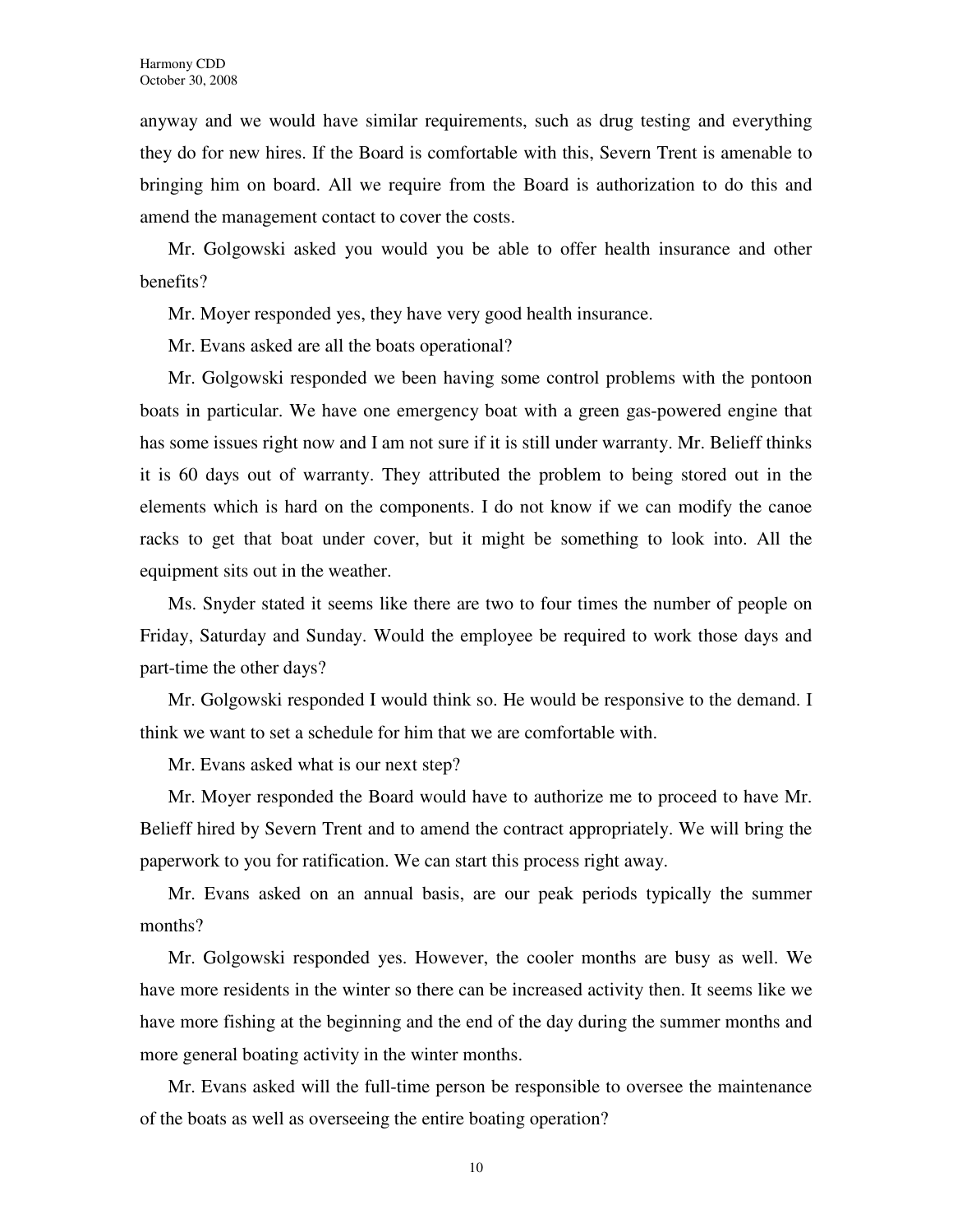Mr. Golgowski responded yes.

Mr. O'Keefe asked since Mr. Belieff is already working, what happens to him? Does he stay part-time?

Mr. Golgowski responded I recommend bringing him on full-time.

Mr. O'Keefe stated instead of having another person come in, we will have two people and will designate Mr. Belieff as the full-time person.

Mr. Golgowski stated the budget allowed for a full-time person and an assistant on call.

Mr. O'Keefe stated if we upgraded Mr. Belieff to full-time, then we will be looking for someone part-time.

Mr. Golgowski stated it would not be even part-time. It is just on an as-needed basis to have someone who is available and trained.

Mr. O'Keefe asked would it be a problem with Severn Trent to add the part-time person?

Mr. Moyer responded no, but you might want to consider putting a notice in the community to see if there is anyone who would volunteer to do this. We can offer to pay them, but I think it makes sense to have someone from the community.

Mr. Peach stated it makes more sense for Severn Trent to employ the dockmaster. I would be very broad in the job description for this position. If we are going to have someone here full-time and he is the first person we will have, I want the maximum flexibility. Rather than defining dockmaster, you might want to make it broad enough so you can use him in other roles, especially in the quieter winter months. We talked before about having someone full-time, but we have never had that capability, so we should maximize the use of this individual.

Mr. Evans stated that is an excellent idea.

On MOTION by Mr. O'Keefe, seconded by Mr. Peach, with all in favor the District Manager was authorized to proceed with Severn Trent hiring Thomas Belieff for the full-time dockmaster position and to amend the management services contract to include this position at cost.

# EIGHTH ORDER OF BUSINESS Supervisor Requests

Ms. Snyder stated last month I asked about the KUA invoice for \$3.50.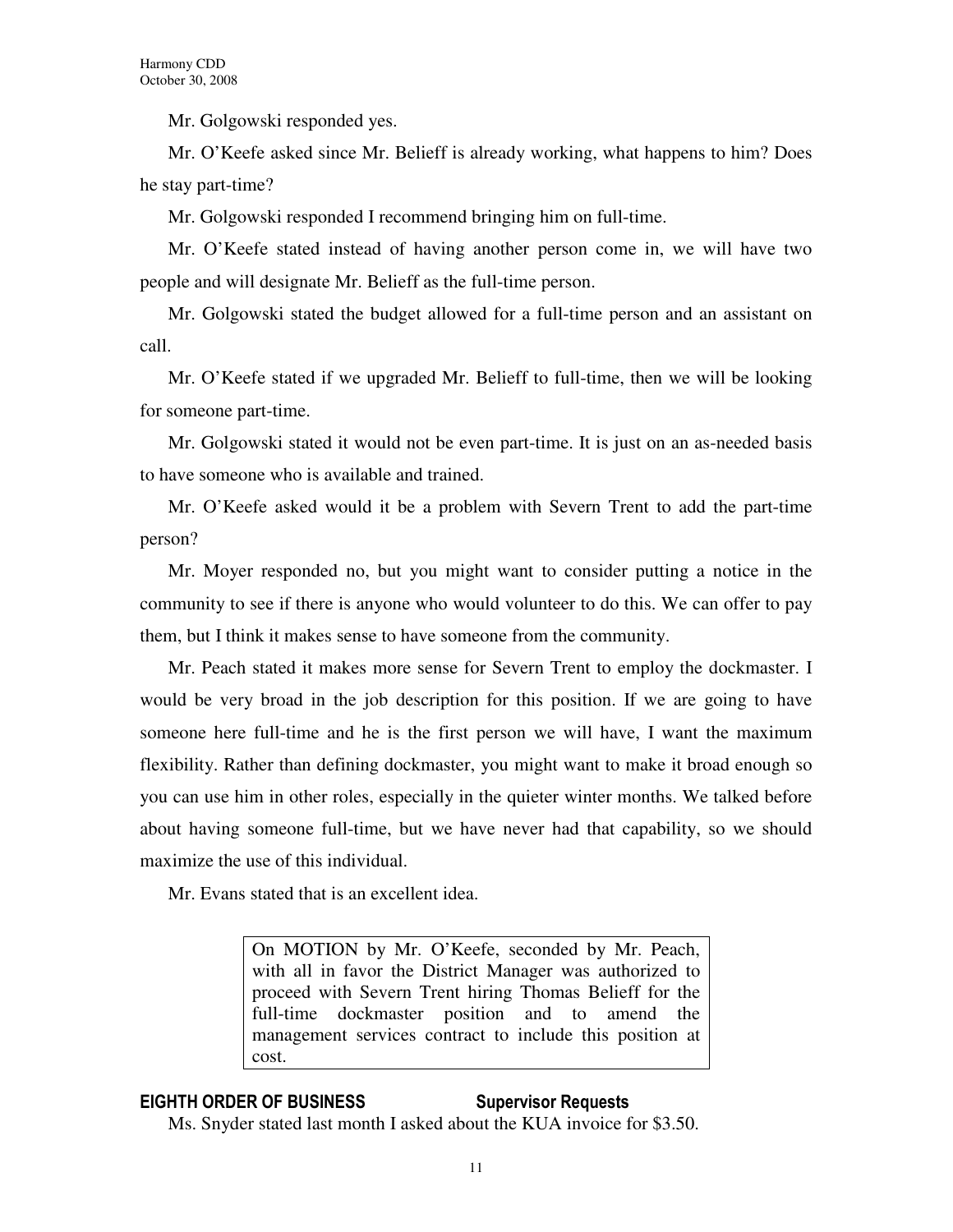Ms. Burgess stated it is a monthly base fee for irrigation, so it is a fixed fee every month.

Ms. Snyder stated there was no usage. I want to be sure it is connected to something.

Mr. Haskett stated it is for one of the park areas and they may have shut off the irrigation during the heavy rains.

### NINTH ORDER OF BUSINESS Audience Comments

Ms. Kerul Kassel stated at the last meeting we talked about the high school swim team using the pool without an agreement. Do we need an agreement or do we need to pursue that?

Mr. Evans asked has anyone contacted the school regarding their use? The agreement in place is for the School Board for the use of the Swim Club.

Mr. Qualls responded it is with the School Board and the Harmony CDD, and it specifically mentions the two-week period for kindergartners and first graders. There may be a way to add an addendum for the high school.

Mr. Evans stated please check with their legal counsel and let them know the high school is currently utilizing the Swim Club for the swim team and we would like for them to amend the agreement to include this use. You already have liability issues addressed.

Ms. Kassel asked what can we do in terms of reciprocity of facilities? If we are letting them use our pool, we should have an agreement during non-school hours or during nonschool activities to use the tennis courts or basketball courts or soccer fields. People have been locked out or told they cannot use the facilities at the school. I feel it is only fair. As residents, we are paying for use of the Harmony facilities as well as for school facilities, so I am wondering how reciprocity can be pursued.

Mr. Tome responded there is no formal agreement for use of the tennis courts, but an understanding.

Mr. Carl Fsadni stated we were told not to use them for insurance purposes. They do not want any liability issues if one of the residents gets hurt.

Mr. Evans asked who made that statement?

Mr. Fsadni responded one of the sheriffs who monitors the grounds.

Mr. Evans stated I will ask about that.

Ms. Kassel asked is the pool shade a permanent structure?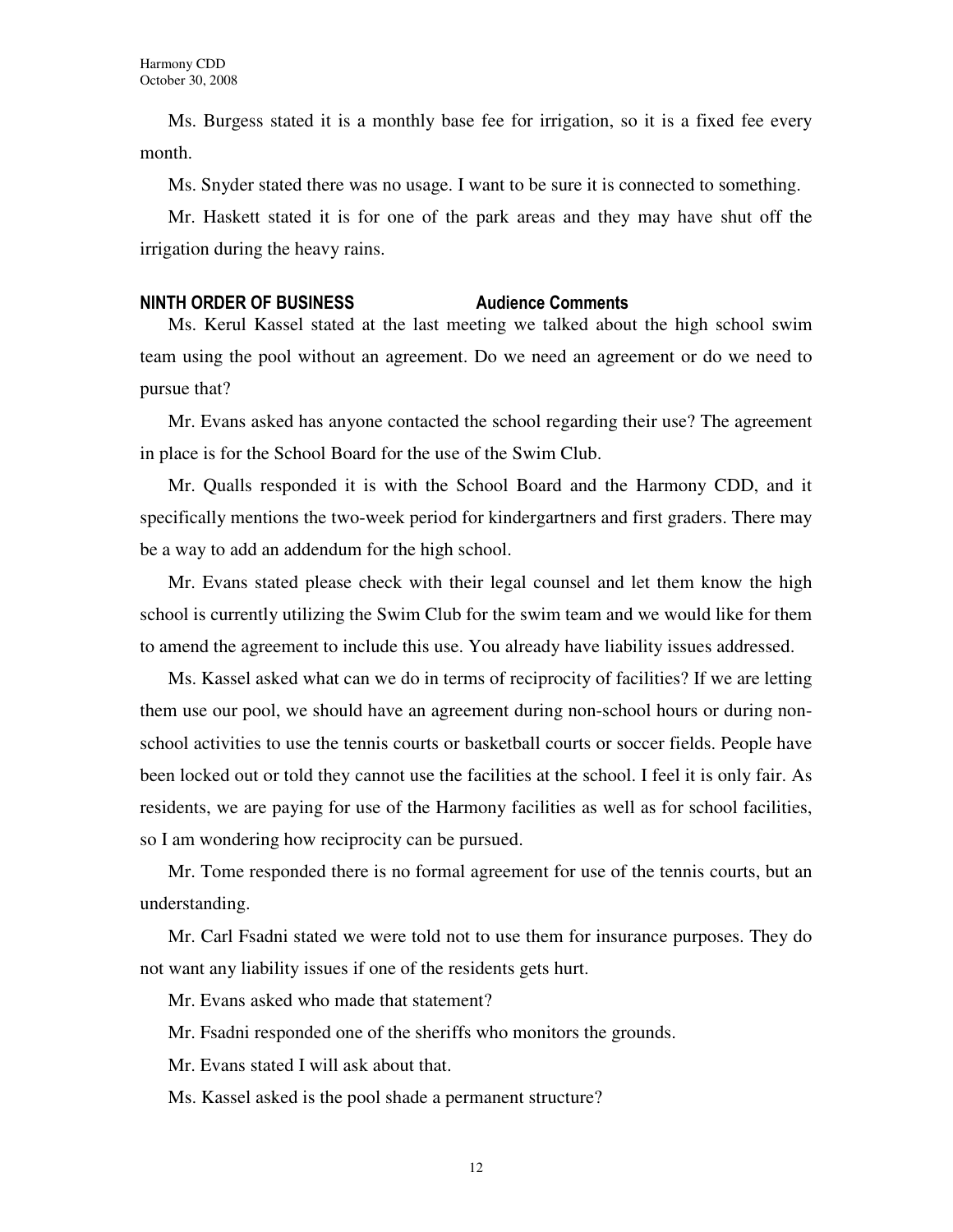Mr. Haskett responded it is similar to the shade structure over the playground equipment at the new school. You see it at various governmental parks. It is fabric pulled over a skeleton system of metal.

Ms. Kassel stated I am not seeing a hurricane rating for this structure.

Mr. Haskett stated it exceeds all hurricane ratings. This system is easy to disassemble and take off the fabric within a matter of minutes. We have a policy in the community to take off the fabric with an impending hurricane.

Ms. Kassel asked are we required as a governmental entity to get multiple quotes for services?

Mr. Qualls responded if a certain threshold is exceeded, which varies depending on the type of service. For a contract for services such as tree pruning, it is a category four threshold, and the contract would have to exceed that dollar amount. If it does, then we have to go through a public procurement process. We are not close to that threshold.

Mr. Moyer stated we budgeted \$15,000 for tree trimming for this year so it will be well under the bidding threshold.

Ms. Kassel stated this is like putting a cart before the horse where this guy comes in to make a proposal, yet we do not know what we need. If we knew what we needed, then we could state what we need and then ask him for a proposal. It does take an experienced Arborist to know what we need, but would it be financially prudent to find out the scope of work that we need and then go out for quotes to get a comparative analysis? My request as a resident is to determine the scope and to get a number of other quotes so that we can feel we are hiring the best company. This guy may be the best, but without having some comparison, we do not know that.

Mr. Evans responded we asked him to expand and define his scope of services so we can evaluate it. I want to point out this section of the agenda is for audience comments and is not a bilateral debate. We appreciate your comments, but this is not a joint meeting. I will ask you to make your comments and we will operate within the framework we established, just like the City Council and the County Commission does. When we have audience comments, the purpose is for you to make comments, not to have a joint meeting. If you have comments, you may make your comments and we will take them under advisement. This is not for questions; it is for comments. We have taken the position to open the meeting for comments to have more dialogue, but it is not going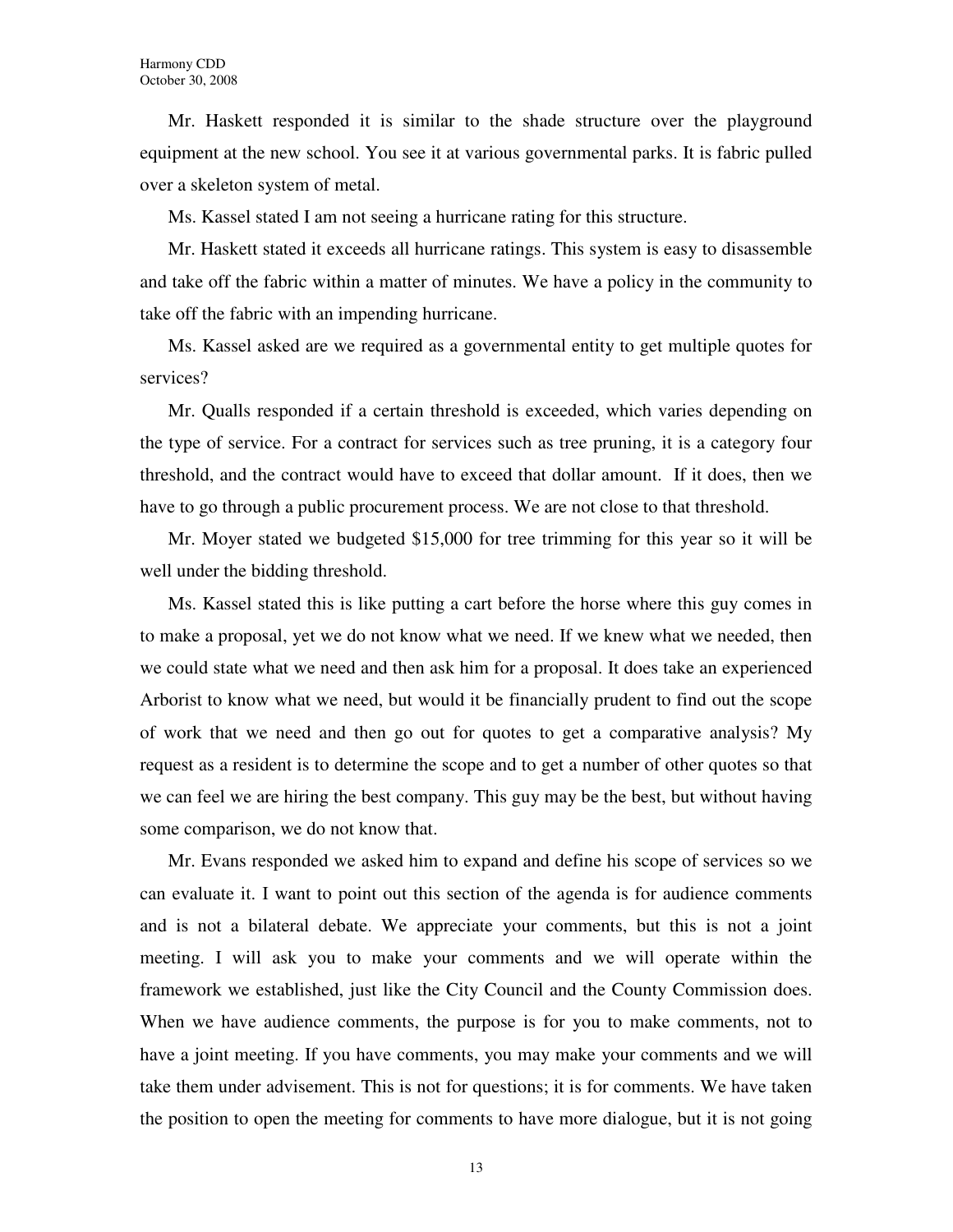to be a 30-minute discussion. It is for audience comments. We will take your comments in three minutes. It is the Board's responsibility to address these issues. The purpose for having public meetings is for the public to see these meetings in the Sunshine, but it is not for group dialogue. It is not a bilateral meeting.

Ms. Kassel stated I did not hear anything regarding something in the minutes about a contact being given to the Sheriff's Office as to who will be notified if something goes wrong on CDD property. There will soon be residents on the CDD Board and it will be helpful for the residents to have some guidance in terms of the Sunshine law and what is and not allowed.

Mr. Evans stated there will be a full indoctrination for those who are elected once they are sworn in, and they will be provided a substantial amount of information regarding the Sunshine law and proper procedures for the Board and the District.

Mr. Fsadni asked was there any further mention about the deposit and how it was going to be handled for the boats? One method had a setup fee of \$4,000 and I mentioned PayPal was substantially less. I wondered if there was any follow up.

Ms. Burgess responded we did get the information for PayPal, but we have not had the opportunity to research everything and look at other companies to compare.

Mr. Fsadni asked is there any difference between having a full-time versus a part-time person working for the development? For part-time employees, do they get health care benefits?

Mr. Moyer responded part-time employees are not generally eligible for health benefits. Full-time people are entitled to benefits.

Mr. Fsadni stated we just heard the discussion on the boats and having more people using the boats on the weekend. If you have two or three part-time people working, you would have the coverage, but not the added expense of having benefits.

Mr. Moyer stated one thing lacking with part-time people is someone taking ownership of the program. I like the idea of having a full-time person who is responsible for the program. If you have three or four part-time people, someone needs to supervise them. We have wrestled with this for some time in this District with no on-site field management personnel for the District. I think Mr. Peach's comment is appropriate. We do not want to define the scope so narrowly it makes him merely the dockmaster. In my way of thinking, he will be the on-site field manager for the CDD and part of his